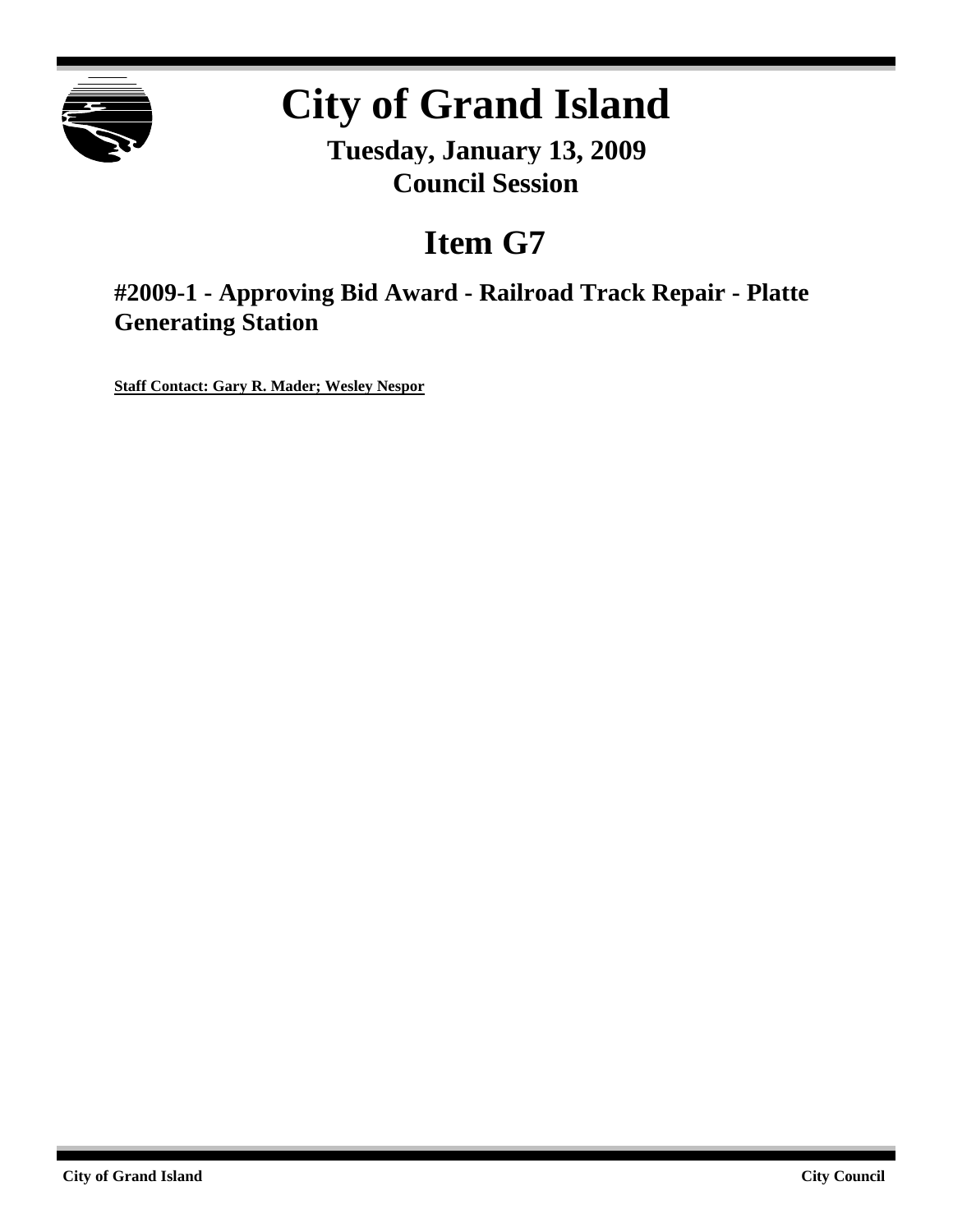## **Council Agenda Memo**

| From:                | Gary R. Mader, Utilities Director<br>Wesley Nespor, Asst. City Attorney/Purchasing |  |
|----------------------|------------------------------------------------------------------------------------|--|
| <b>Meeting:</b>      | January 13, 2009                                                                   |  |
| Subject:             | Railroad Track Repair                                                              |  |
| <b>Item</b> $\#$ 's: | $G-7$                                                                              |  |
| $Presenter(s):$      | Gary R. Mader, Utilities Director                                                  |  |

### **Background**

As part of normal maintenance, the rail spur at the Platte Generating Station must periodically have ties replaced and additional rail bed ballast applied. This project will restore the track elevation, replace 400 deteriorated ties and return the rails to the correct spacing. Power plant engineering staff developed specifications for this work.

### **Discussion**

The specifications for the Railroad Track Repair were advertised and issued for bid in accordance with the City Purchasing Code. Bids were publicly opened on December 16, 2008. Specifications were sent to three potential bidders and responses were received as listed below. The engineer's estimate for this project was \$100,000.00.

| <b>Bidder</b>                               | <b>Bid Price</b> |
|---------------------------------------------|------------------|
| Atlas Company of Lincoln, Nebraska          | \$55,975.00      |
| R & S Track Maintenance, Inc.- Columbus, NE | \$58,915.00      |
| H & H Railroad Builder – Stockton, CA       | \$61,404.00      |

The bids were reviewed by plant engineering staff. All bids are compliant with specifications and less than the engineer's estimate.

## **Alternatives**

It appears that the Council has the following alternatives concerning the issue at hand.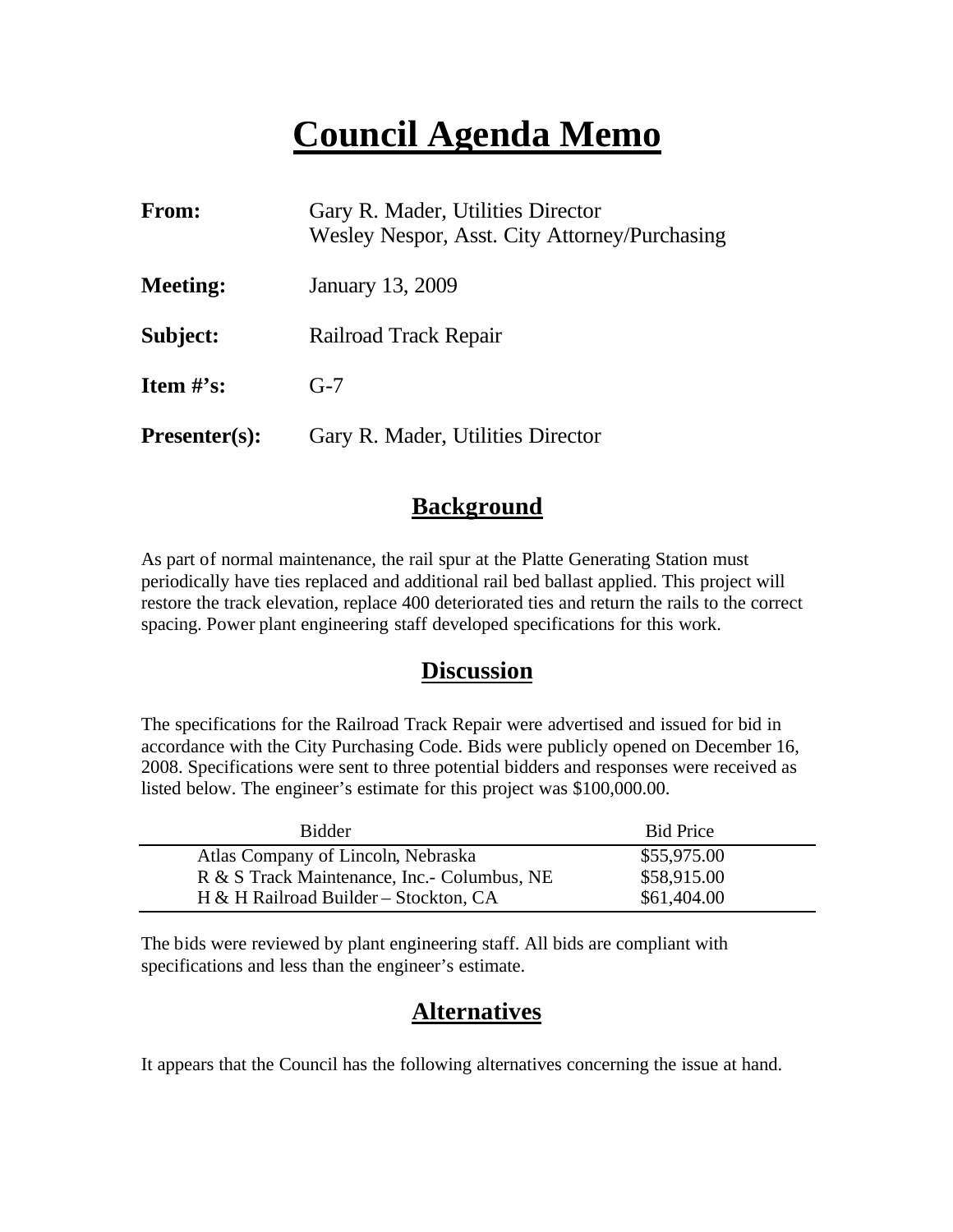The Council may:

- 1. Move to approve
- 2. Refer the issue to a Committee
- 3. Postpone the issue to future date
- 4. Take no action on the issue

## **Recommendation**

City Administration recommends that the Council award the Contract for Railroad Track Repair to Atlas Company of Lincoln, Nebraska as the low responsive bidder, with the bid price of \$55,975.00.

## **Sample Motion**

Move to approve award of the bid of \$55,975.00 from Atlas Company of Lincoln, Nebraska for the Railroad Track Repair as submitted.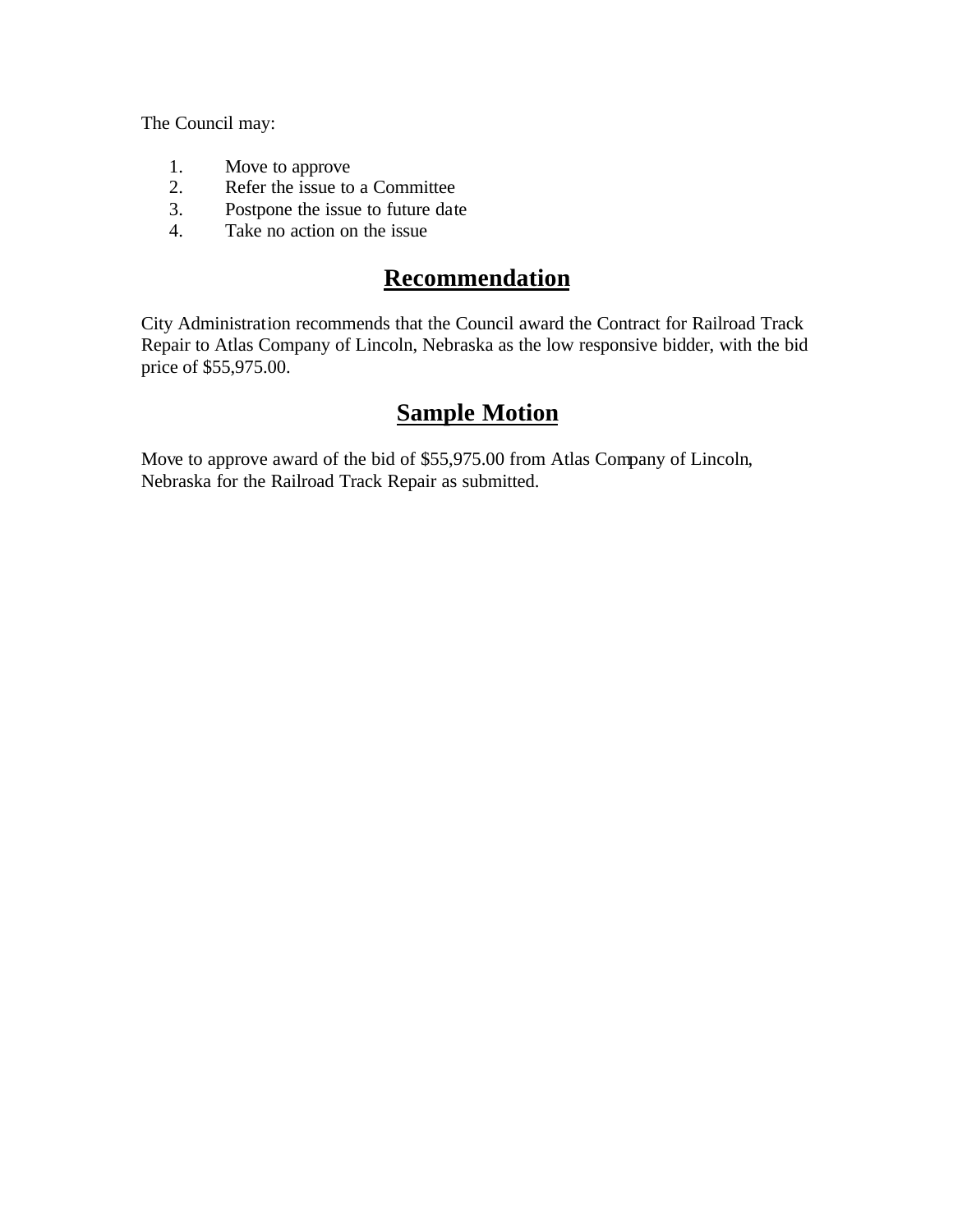#### *Purchasing Division of Legal Department* **INTEROFFICE MEMORANDUM**



Wes Nespor, Purchasing Agent

*Working Together for a Better Tomorrow, Today*

#### **BID OPENING**

| <b>BID OPENING DATE:</b> | December 16, 2008 at 11:00 a.m.   |
|--------------------------|-----------------------------------|
| <b>FOR:</b>              | <b>Railroad Track Repair 2009</b> |
| <b>DEPARTMENT:</b>       | <b>Utilities</b>                  |
| <b>ESTIMATE:</b>         | \$100,000.00                      |
| <b>FUND/ACCOUNT:</b>     | 520                               |
| <b>PUBLICATION DATE:</b> | <b>November 28, 2008</b>          |

**NO. POTENTIAL BIDDERS: 3**

#### **SUMMARY**

| <b>Bidder:</b>       | R & S Track Maintenance, Inc.   | H & H Railroad Builder         |
|----------------------|---------------------------------|--------------------------------|
|                      | <b>Columbus NE</b>              | <b>Stockton CA</b>             |
| <b>Bid Security:</b> | 2,945.75                        | <b>Liberty Mutual Ins. Co.</b> |
| <b>Exceptions:</b>   | <b>None</b>                     | <b>None</b>                    |
| <b>Bid Price:</b>    |                                 |                                |
| <b>Materials:</b>    | \$11,439.24                     | \$3,657.00                     |
| Labor:               | 46,675.00                       | 57,491.00                      |
| <b>Sales Tax:</b>    | 800.76                          | 256.00                         |
| <b>Total:</b>        | \$58,915.00                     | \$61,404.00                    |
| <b>Bidder:</b>       | <b>Atlas Company of Lincoln</b> |                                |
|                      | <b>Lincoln NE</b>               |                                |
| <b>Bid Security:</b> | <b>Inland Insurance Co.</b>     |                                |
| <b>Exceptions:</b>   | <b>None</b>                     |                                |
|                      |                                 |                                |
| <b>Bid Price:</b>    |                                 |                                |
| <b>Materials:</b>    | \$6,190.00                      |                                |
| Labor:               | 49,351.00                       |                                |
| <b>Sales Tax:</b>    | 434.00                          |                                |
|                      | \$55,975.00                     |                                |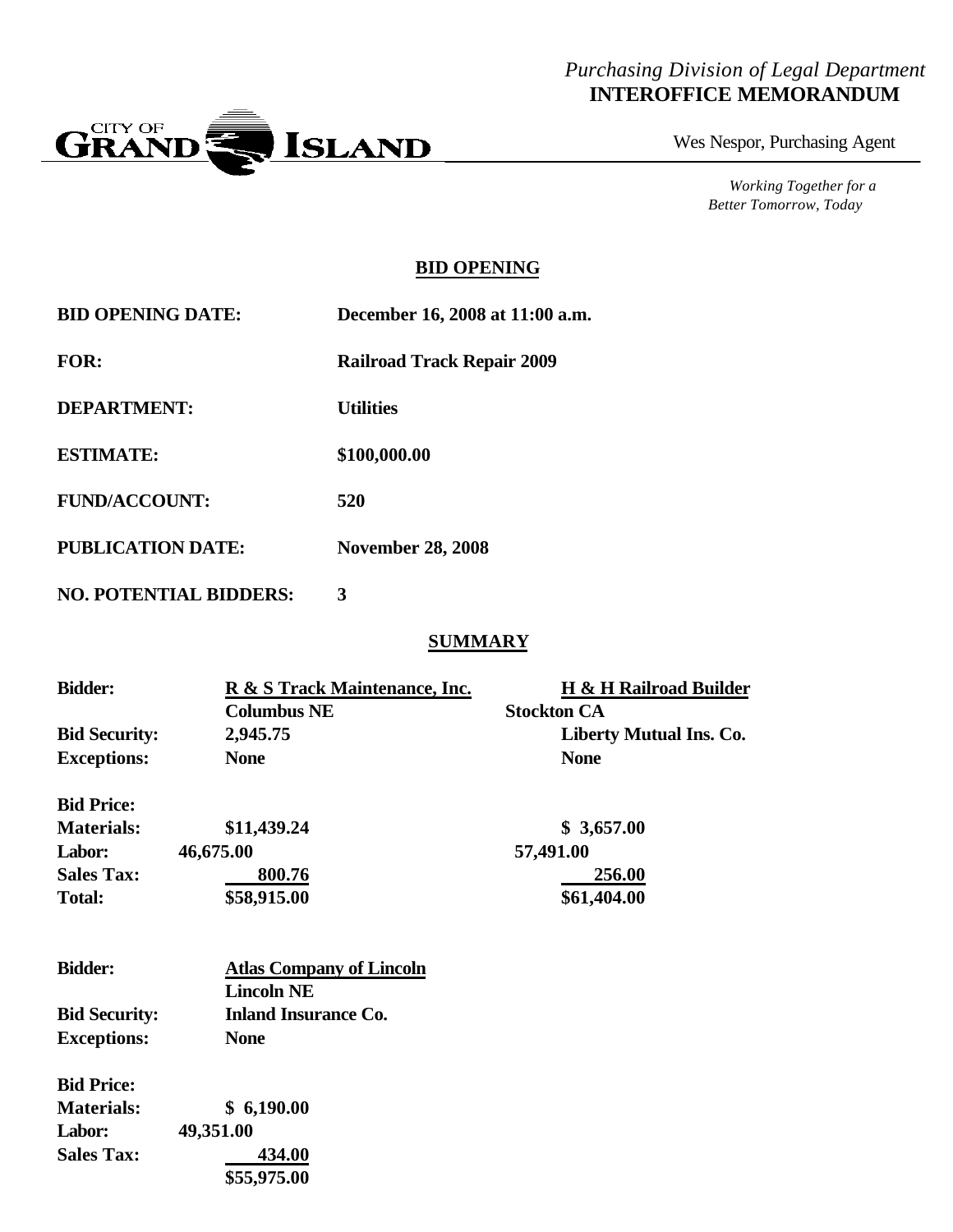Dale Shotkoski, City Attorney Wes Nespor, Purchasing Agent Karen Nagel, Utilities Secretary Rodger Zawodniak, PGS

cc: Gary Mader, Utilities Director Bob Smith, Assist. Utilities Director Jeff Pederson, City Administrator Pat Gericke, Utilities Admin. Assist.

**P1310**